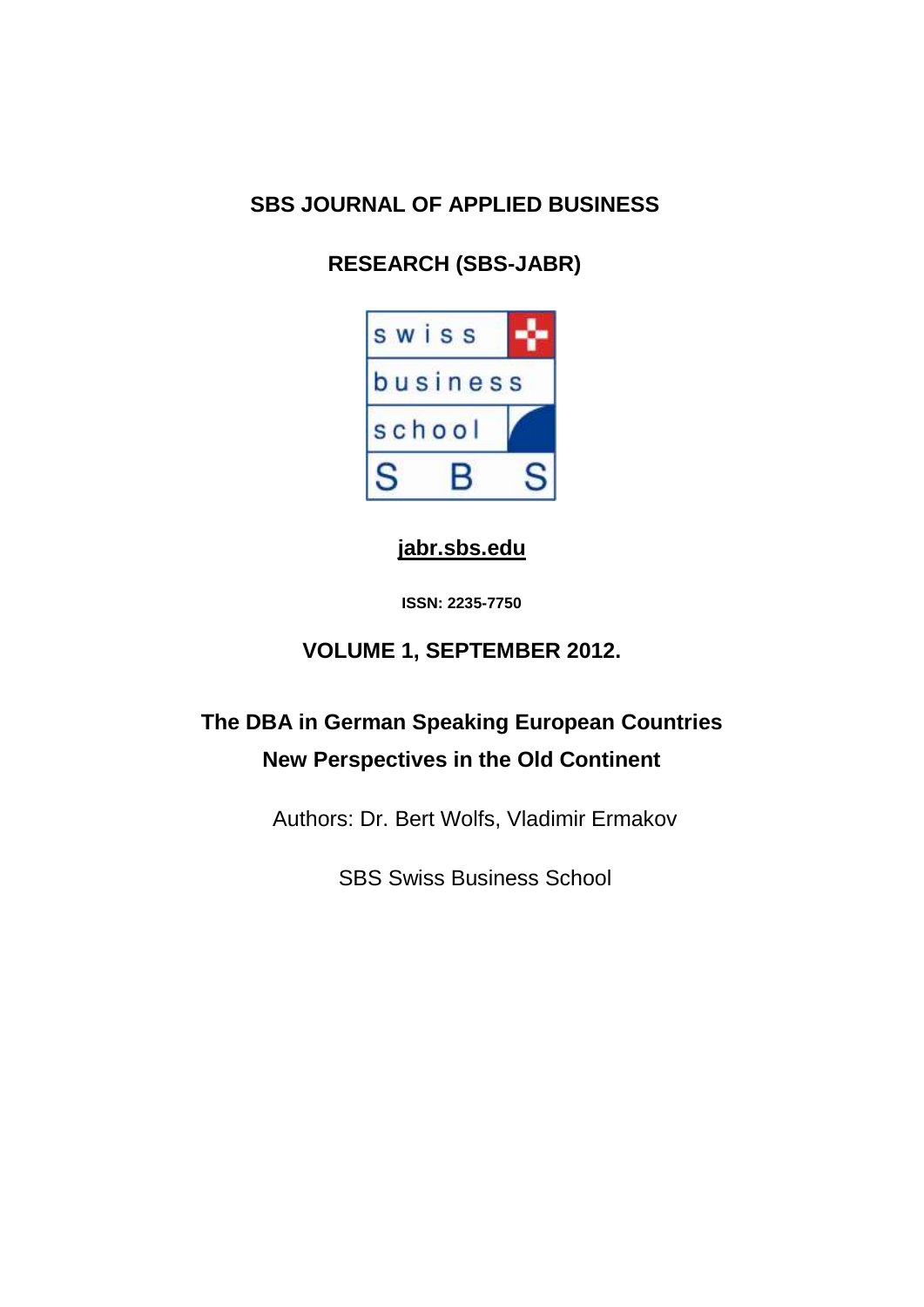#### **Abstract**

This article investigates the current of the DBA program in German speaking European countries, such as Germany and the German speaking part of Switzerland. It analyzes the current offers in terms of programs delivered, costs and new perspective of an emerging new trend in the graduate academic education.

Key words: DBA in Germany and Switzerland, doctoral degrees, business administration, management education, business school, higher education..

### **1. Introduction and Purpose**

The purpose of this article is to analyze the nature of the Doctor of Business Administration (DBA) degree delivered today in German speaking European countries. Our analysis is restricted to Germany and the German part of Switzerland as at the time of publication there are no DBA programs offered in Austria.

The DBA differs from a Doctor of Philosophy (PhD) mainly because of its more practice oriented focus, the research focus of professional doctorates like the DBA is "concerned with researching the real business and managerial issues via the critical review and systematic application of appropriate theories and research to professional practice" (ABS, 1997:2).

Both the DBA and the PhD involve the development of substantial original work. However, a professional doctorate such as the DBA requires a slightly different type of research approach from the PhD one. For a PhD, research needs to make a significant contribution to an area of knowledge.

For the DBA, research needs to make a significant contribution to practice, policy or strategy in the field of business administration. For business administration we intend the administration and management of enterprises operating in wide range of environments including companies in the private and public sectors, no profit organizations, hospitals and schools.

O'Neill and McMullen (2007: 78) assert that the DBA "aims to develop researching professionals" while the PhD is principally intended to develop academic researchers". The research involved in a DBA is applicable to a business issue (or issues) and is carried out in the context of a professional practice. Research by Naumann and Goldstein (2002:34) identifies the DBA as a rapidly growing alternative graduate degree to the traditional PhD. The DBA has a focus relevant to the needs of both practitioners and academics.

The DBA degree is a relatively newcomer in the world of doctorate educations and it is rapidly growing as an alternative graduate qualification to the more traditional PhD (Chapman, 1991). In the last years the wide spread propagation of MBA programs has in several cases degraded the quality and therefore the value of an MBA degree. For this reason a DBA degree represent today a further qualitative step in the business administration graduated education.

Moreover, students awarded with a DBA degree hold a doctorate level qualification that adds a concrete added value towards their further careers steps. The field of the DBA programs is evolving constantly in Europe; this article aims at giving an indicative overview on the current offer and new possible perspectives at the time of publication in Germany and the German speaking part of Switzerland, as well as opportunities of joint DBA programs between Russian and German speaking institutions.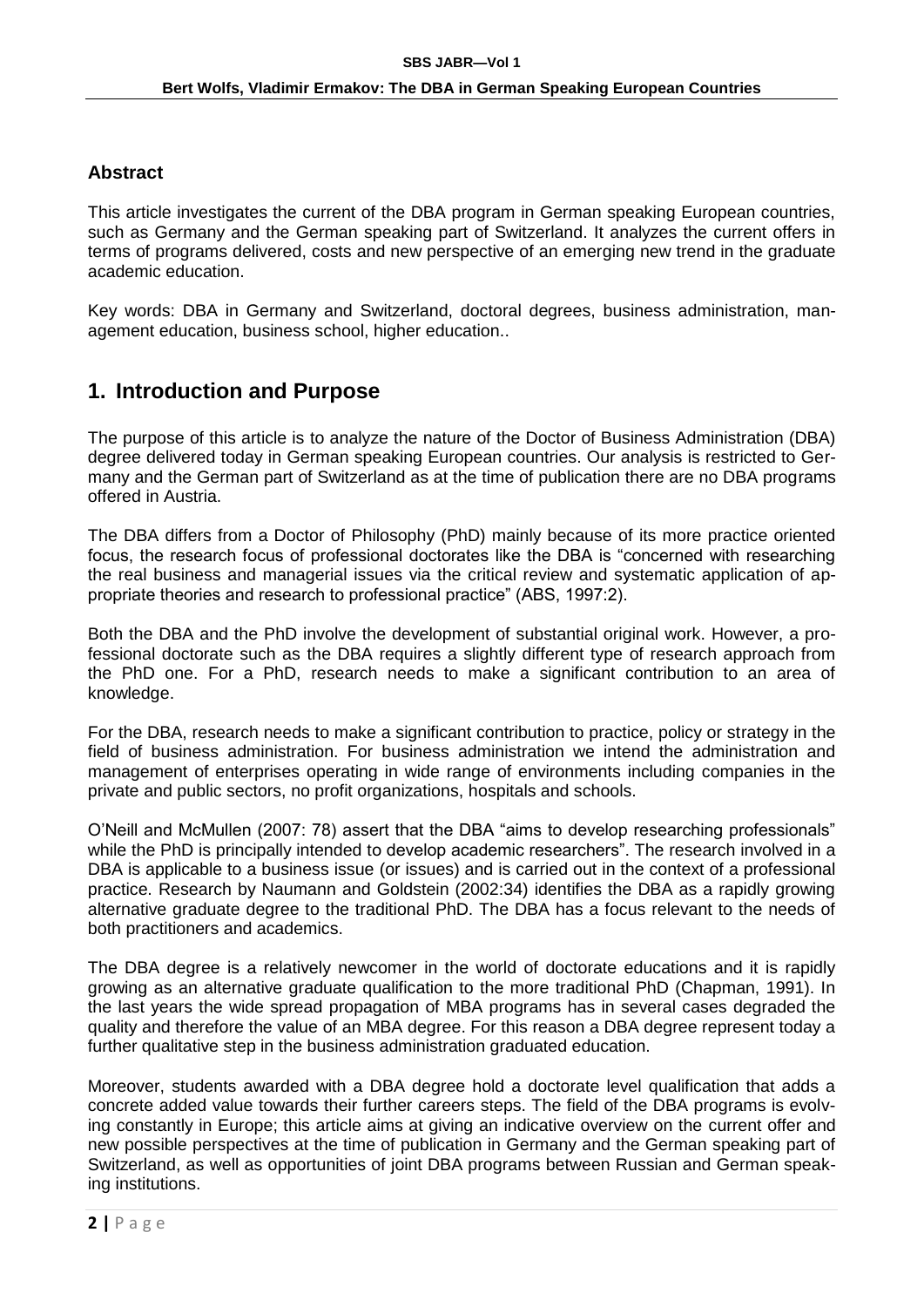### **2. The Doctor of Business Administration Program: an Overview**

#### **2.1 The origin, role and place of the DBA program in the system of business education**

The DBA was originally developed by Harvard University in 1968 to recognize the research and knowledge needs of business management practitioners.

The Doctor of Business Administration appears firstly in the US graduate education followed by the UK at the beginning of the 1990. In 1999 there were 16 UK offering a DBA program (Bourner, Ruggeru-Stevens & Bareham 2000). More recently two German speaking countries in Europe have started offering this type of graduate degree: Germany and the German part of Switzerland.

The DBA program appeared originally in the Anglo-Saxon system of business education, first in the United States of America, followed by the UK, Australia and some English speaking Asian countries.

On the other hand, the appearance of the DBA in continental Europe is more recent and at the time of publication this program is in an "evolving phase" and changing dramatically. Indeed, in Germany the number of universities and business schools offering this program is still relatively small, while in Switzerland it is more and more perceived as a kick-start to acquire more entrepreneurial and business skills.

Hence, this specific field of business education is in a constant state of flux and evolution in continental Europe; therefore further investigations will be required in the near future to analyze how the DBA program has been perceived and implemented in continental Europe, with a specific focus on German speaking countries. As in other parts of the world, the need to offer such a program comes from the intention of business faculties and schools to distinguish them and offer a graduate degree alternative to traditional PhD.

Like a PhD degree in academia, Doctor of Business Administration (DBA) is the terminal postgraduate degree in the business education system that is awarded to the students who have already received a Master's degree. In most cases they are graduates of various MBA or EMBA programs, however, some other Master's degrees are also recognizable.

Therefore, if a practicing manager, who has already gained the MBA degree through either fulltime program or part-time extensive sessions (EMBA program), pursues a senior managerial position and wants to gain the skills of doing a business research, then the next step in terms of further education is doing a DBA study.

Today, the Doctorate of Business Administration tends to gain importance as it has a clear relevance for both the academic and business world. However, the DBA is still subject to criticisms related to the new nature of the degree itself. Many see in the DBA a negative development of the "massive" knowledge production, resulting in a hybrid form which is not pure academic or pure business oriented (McWilliam, 2002).

In reality, the purpose of the DBA is similar to the PhD one: make a significant contribution to the development of the knowledge around the concept of business administration. This contribution should be made through application and development of theoretical frameworks. Nevertheless the DBA is more linked to real, concrete daily business matters analyzed through the perspective of relevant theories.

Indeed the Doctor of Business Administration is more industry-related and implies a strong relationship between higher educational institutions and companies.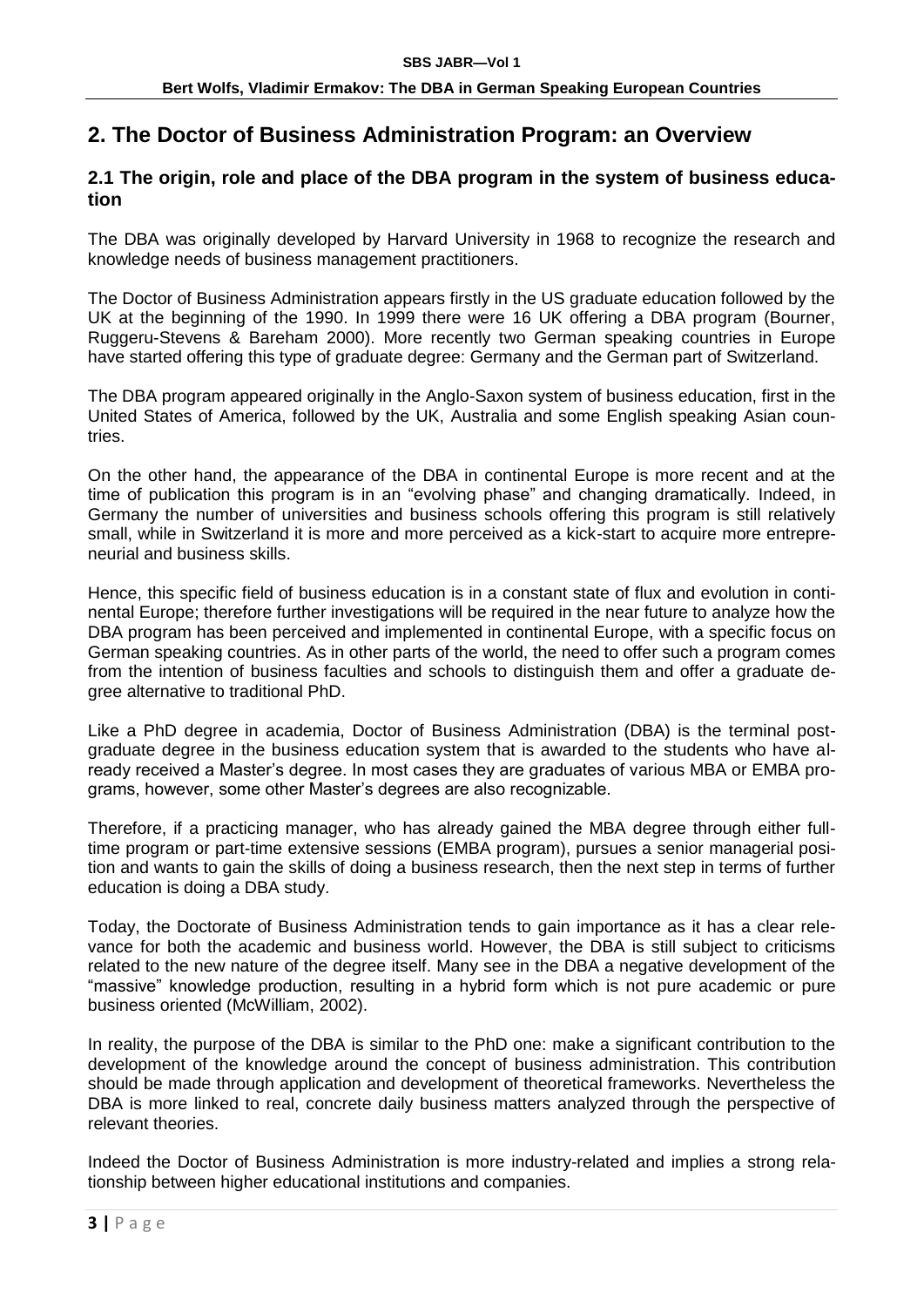Moreover, it is important to note that there is a great diversity of designs for the DBA given its nascent stage of development compared with well-established and traditional PhD. This diversity will emerge clearly in the analysis of the current DBA offer in Germany and the German part of Switzerland. The actual DBA panorama worldwide is therefore fluid with lot of potential growth and development.

#### **2.2 The process of business research**

Sekaran (2003:5) defines business research as an "organized, systematic, data-based, critical, objective, scientific inquiry or investigation into a specific problem, undertaken with the purpose of finding answers or solutions to it." Business research can be either applied or basic (it is also knows as a fundamental or pure). The former is to solve a current or specific organizational issue, while the latter aims at producing a body of knowledge for a broad and deep understanding of various problems in particular areas.

Choosing a suitable methodology for conducting a DBA research to a great extent depends on the type of a problem a certain company faces with. In general, Collis and Hussey (2003) states that the key research methodologies originate from the two research paradigms or philosophies: positivistic (empirical) and phenomenological.

Therefore, taking into account a given organizational setting, business researcher is free to choose a suitable methodology or a mix of them in order to solve a particular company's problem.

The technology of conducting a business research is similar to the PhD one. Researcher does a preliminary observation of a problem under study in order to identify a broad research area. It is followed by the preliminary data collection (e.g. interview and extensive literature review) that results in definition of more specific research topic or set of questions.

The next step is developing of a theoretical framework that presents all key variables and their interrelations. Having identified and labeled variables, researcher develops testable hypotheses and performs a scientific research design that describes the process of data collection, analysis and interpretation. The final step is to conclude whether a research question has been answered. Last but not least is to write and present a research report that will serve as a basis for a managerial decision (Sekaran, 2003).

Research topics for DBA research vary significantly. It could be a study of reasons of company's absenteeism or analysis of the effects of downsizing on the long-terms financial performance of a regional automaker.

### **3. The DBA in the German speaking Europe**

At the time of this publication DBA programs are registered in Switzerland and Germany but not in Austria.

#### **3.1 The DBA in Germany**

The DBA in Germany is relatively new and not yet widely diffused considering the size of the country (almost 82 million inhabitants) and number of Universities and higher educational institutions. At the time of the research for this article, only one University, the University of Gloucerstershire German Agency, located in Munich, offers a DBA degree. There are two private Business Schools and two state higher education institutions offering a DBA.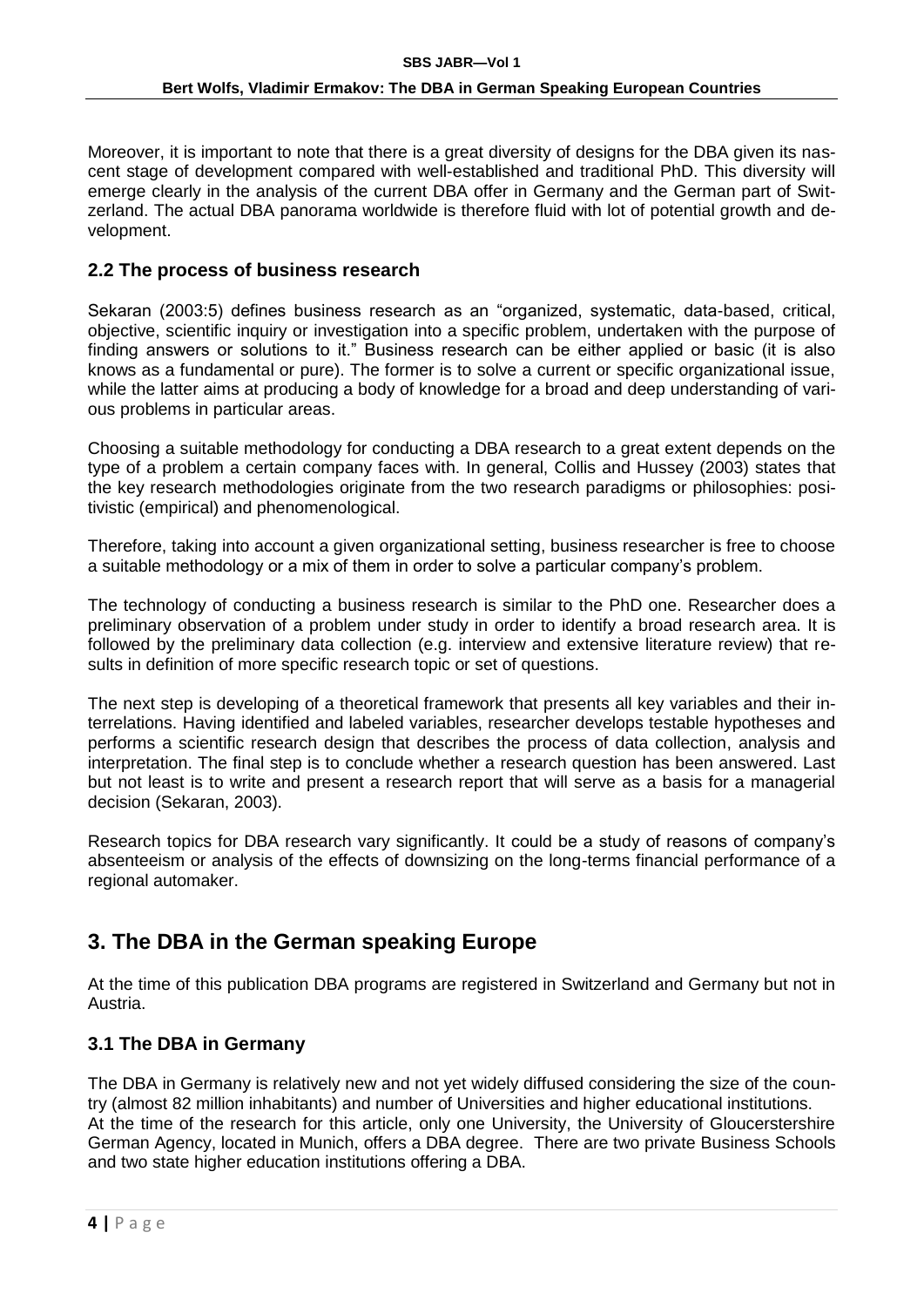Tias Nimbas Business Schools offers a DBA that takes place in the German city of Bonn, the Netherland and UK.

Indeed the cost of the program might have a perception impact on further expansion of the DBA in Germany: in a country where culturally and historically education is extremely affordable, tuition between 20,000  $\epsilon$  and 45,000  $\epsilon$  can play a deterrent role.

#### **3.2 Admission criteria**

To apply for the DBA program potential students need to hold a Master of Business Administration or an equivalent degree. Those not holding a Business degree might be asked to complete additional modules. All institutions require a good knowledge of English certified.

Moreover, applicants need to have several years of working experience in a managerial position (usually minimum 4 or 5 year of working experience) in order to be eligible for the program.

To enter the DBA, a potential student needs to submit a research proposal able to make a significant contribution to the enhancement of professional practice in business administration.

#### **3.3 Structure of the DBA**

With no exception, every DBA program in Germany is structured with a major research phase completed by part-time courses that can be followed on-line or on campus.

As an example the DBA at the International Business Schools Lippstad has five modules:

- Induction and Philosophical Aspects of Research
- Quantitative Research Methodology
- Qualitative Research Methodology
- Critical Evaluation of Published Research
- Research Planning and Proposal Writing

The DBA at TiasNimbas Business School is structured in three parts; each phase needs to be completed before moving to the next one. The first is characterized by four modules and lasts one academic year.

Modules are organized on a residential form. During the second year students follow three modules and they have to present and defend their research proposal. The third year/phase is dedicated to the thesis.

| <b>Name</b>                                     | Location                           | <b>Duration</b> | <b>Costs</b>              | <b>Accreditation</b>                   |
|-------------------------------------------------|------------------------------------|-----------------|---------------------------|----------------------------------------|
| <b>TiasNimbas Business School</b>               | Bonn/NL/GB                         | 8 terms         | 38000 €                   | No info                                |
| International Business School<br>Lippstadt      | Lippstadt                          | 4 years         | 56000 CHF                 | <b>CERTQUA</b>                         |
| University of Gloucerstershire<br>German Agency | München                            | Min. 3 years    | Min. 22,200 €             | EduQua, QAA                            |
| FHM Fachhochschule des<br><b>Mittelstands</b>   | Bielefeld/Detmold,<br>Köln, Berlin | 3 years         | 9,850 $\epsilon$ per year | FIBAA<br>and<br>state<br>accreditation |
| University of Applied Science<br>Deggendorf     | Deggendorf                         | 4 years         | 28000€                    | No info                                |

#### **Table 1 – Higher education institutions offering a DBA in Germany**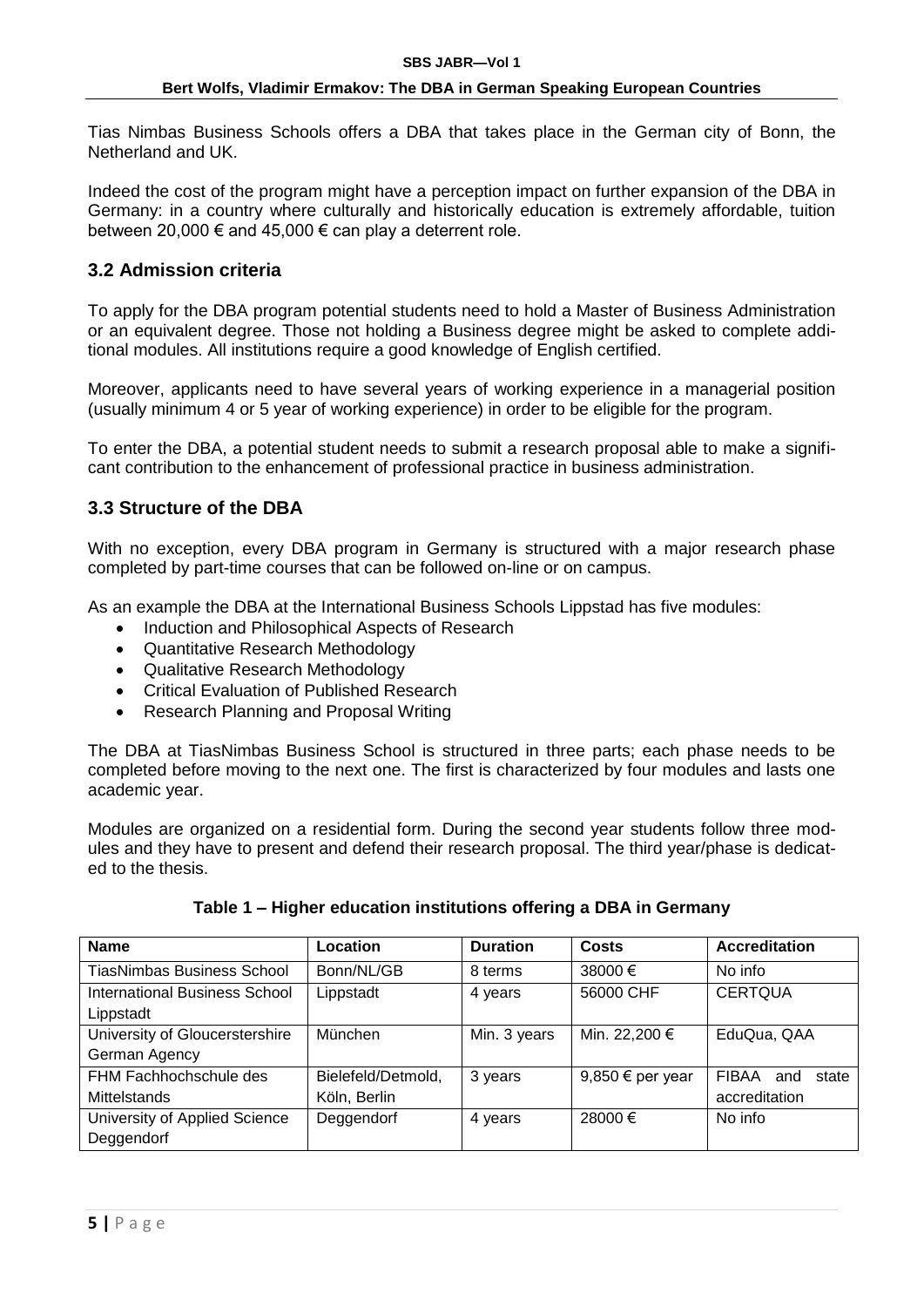### **4. The DBA in Switzerland**

At the time of publication (2012) seven higher educational institutions offer a Doctor of Business Administration degree in Switzerland. This is indeed a significant data considering the size of Switzerland and its population (less than 8 million inhabitants). However, Switzerland is one of the wealthiest countries in the world and with its favorable low-taxation system has been attracting several multinationals that have today their European Middle-East Africa (EMEA) headquarter into the country.

This has brought a population of well-educated top managers in the country. Many of them decide to pursue their academic education through an MBA. As we have seen previously the MBA value of its degree has been devaluating, following of the proliferation of MBAs offered, therefore business schools and institutions have started looking for alternative forms of qualification.

#### **4.1 Admission criteria**

A Master's degree or an MBA is generally required to apply for a DBA program. Some institutions require specifically an MBA, in case the applicant holds another Master's degree he/she might be required to follow additional courses.

Moreover, admission criteria include a good knowledge of English certified and several years of working experience in a management position (normally minimum 4).

For instance, the Hochschule für Wirtschaft in Zurich (HWZ) requires a Master obtained at the HWZ itself or an MBA from the partner institution, the University of Southern Queensland. For perspective students holding different Master additional courses may be necessary.

| I UMW E                          |                  |                 |            |                      |  |  |
|----------------------------------|------------------|-----------------|------------|----------------------|--|--|
| <b>Name</b>                      | Location         | <b>Duration</b> | Costs      | <b>Accreditation</b> |  |  |
| <b>SBS Swiss Business School</b> | Zurich           | 2,5 years       | 40,500 CHF | EduQua, IACBE        |  |  |
| HWZ – Hochschule für Wirtschaft  | Zurich           | 3 years         | 45,000 CHF |                      |  |  |
| Zürich                           |                  |                 |            |                      |  |  |
| Kalaidos Fachhochschule          | Zurich and UK    | 3 years         | 65,000 CHF |                      |  |  |
| <b>Swiss Management Center</b>   | Lausanne, Zürich | 4 years         | 19,300 €   | ECBE, ACBSP          |  |  |
|                                  | and Zug          |                 |            |                      |  |  |
| PHW Bern                         | <b>Bern</b>      | 3 years         | 39,000 CHF |                      |  |  |
| <b>Business School Lausanne</b>  | Lausanne         | 3 years         | 38,000 CHF | ACBSP, CHEA,         |  |  |
|                                  |                  |                 |            | EFMD, SQS,           |  |  |
|                                  |                  |                 |            |                      |  |  |
| European University of Geneva    | Geneva           | 2 years         | No info    | ACBSP, IACBE,        |  |  |
|                                  |                  |                 |            | EFMD, Swiss-         |  |  |
|                                  |                  |                 |            | made, euruni,        |  |  |

**Table 2 – Swiss education institutions offering a Doctor of Business Administration** 

### **5. Problems and Prospects**

This analysis shows clearly that there is a great variety in the DBA offer within the German speaking European countries. Indeed there are still too many types of DBA degree therefore some DBA degrees are better than others. Standard and requirements for the thesis completion vary as well.

On the basis of these differences, it is clear that common criteria should be established in the next future, as well as the expected outcomes at the DBA level. Only by going through a harmonization process criticisms regarding the integrity of DBA will be neutralized.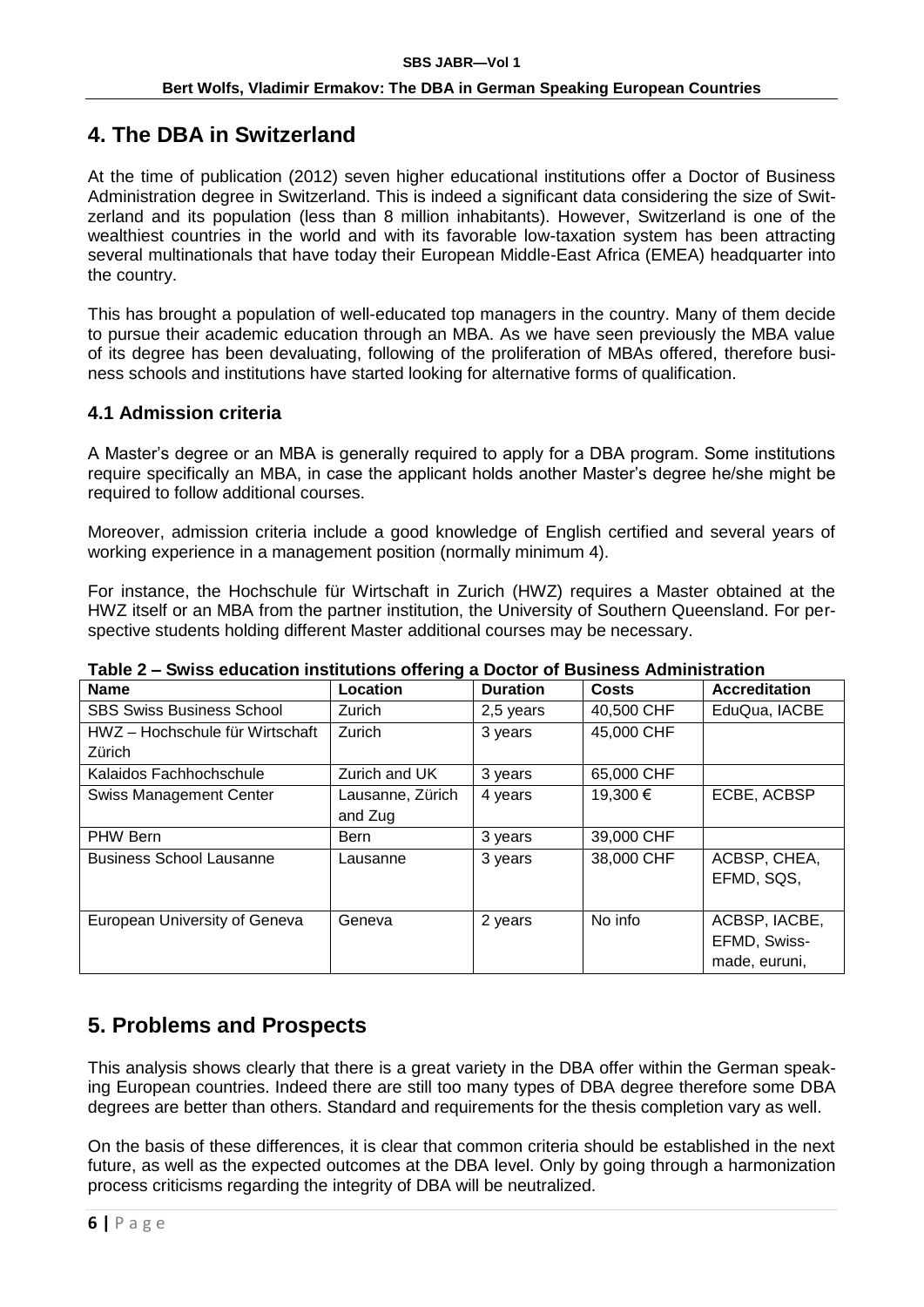On the other hand, it is true that the flexibility and broad-based curriculum offerings of DBA programs help candidates to conduct research in areas most relevant to their business needs. Barehman et al (2000:401) affirm that "the DBA represents the coming of age of work-based learning at the highest level of higher education".

Hence, we can affirm that the DBA is a growing alternative way to the PhD to obtain a doctoral qualification in the German speaking part of Europe. The panorama provides a variety of different programs and more research is needed to examine the outcomes in detail.

#### **5.1 Mutual interest in developing joint DBA programs in Russia and German speaking countries**

Despite the DBA degree is a newcomer, it is gaining popularity throughout the world, because business problems are constantly becoming complex and require more rigorous approaches. The key value of DBA education comes from a synergy between scientific methods derived from academia and rich experience of business practitioners who contribute to developing new management knowledge, practices and policies. Russian business schools have been also running DBA programs, and the number of institutions that offer such kind of business education is growing.

Business schools in German speaking European countries have gained a valuable experience of teaching DBA students. On the other hand, Russian business practitioners that could join DBA program have also acquired indispensable hands-on experience that could be useful for foreign business partners who are planning to enter Russian market.

Basing on above mentioned, it is worth to accelerate cooperation between western and Russian business institutions in order to develop joint DBA programs involving students from both sides.

Firstly, it will create and excellent learning environment for knowledge sharing among diverse people of different nationalities and cultures. Secondly, it will serve as a base for networking that would lead to new business partnerships and perhaps joint ventures between DBA students.

Therefore, DBA as an applied management doctoral degree is a vital, perhaps inevitable, element for a successful manager in our globalized world.

### **6. Summary – Key points of the DBA in German speaking Europe**

This article has examined the Doctor of Business Administration (DBA) degree in European German speaking countries today, with a special focus on Germany and the German speaking part of Switzerland.

- The DBA is a newcomer in the graduate academic business administration education. It is a growing field with lot of potential. Its growth is related to the proliferation of the MBA degree and the need of alternative graduate degree.
- Admission criteria normally require a Master degree, preferably an MBA, proficiency in English and few years of working experience, usually in a management position.
- The cost and the duration of the DBA vary according to the education institution.
- The DBA is still in the early stage of its development especially in Germany.
- In Switzerland the DBA degree is broadly present with 7 institutions offering this degree at the time of publication (2012). On the other hand in Germany only 4 institutions offer a DBA. This might be related to the tuition costs and the cultural education background of German students.